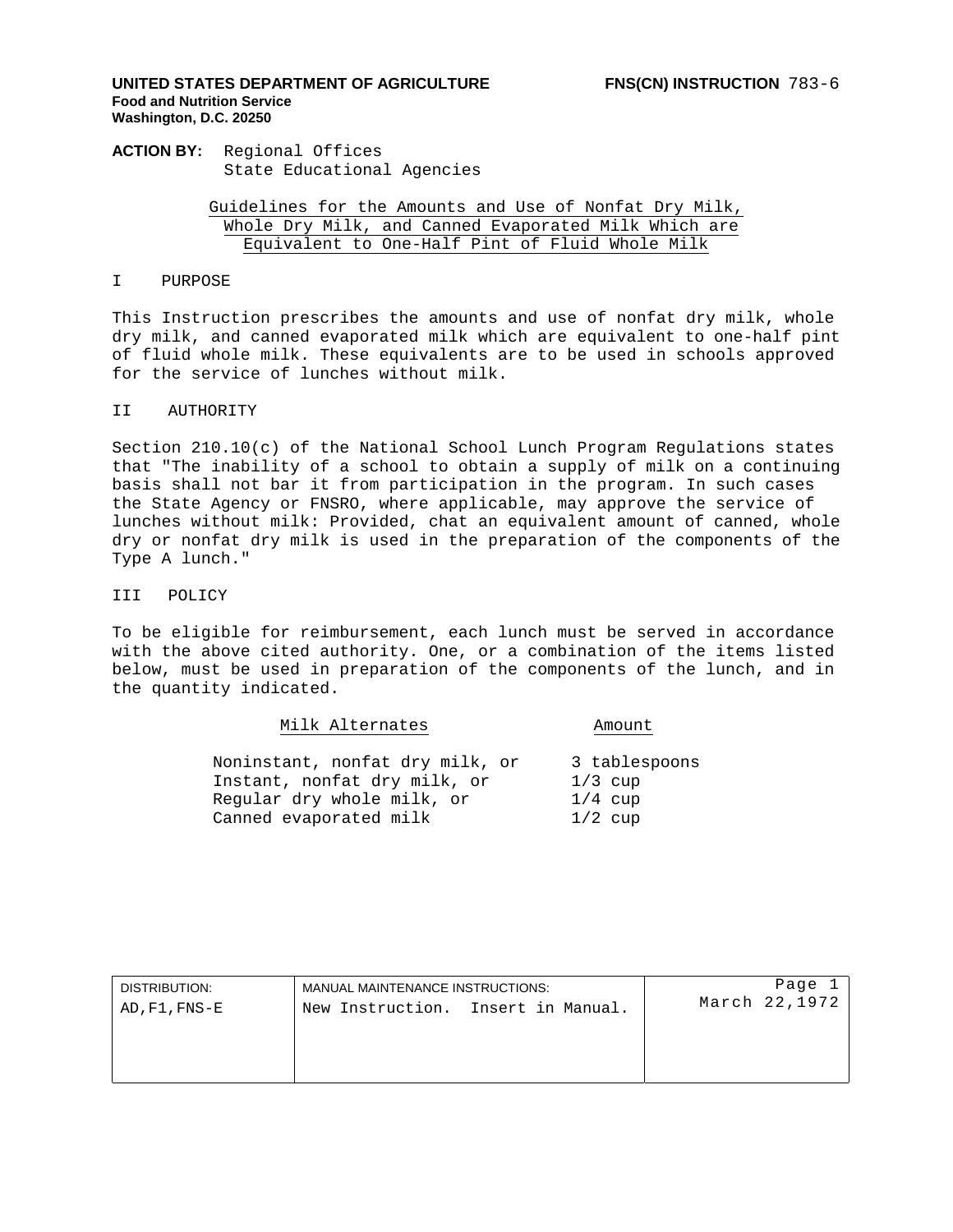FNS(CN) INSTRUCTION 783-6

In order for the reconstituted milk to be similar in nutritive value to whole-milk, it is recommended that nonfat dry milk be fortified with Vitamins A and D, and that whole dry and canned evaporated milk be fortified with Vitamin D. Guidelines desired to help schools use these milk alternates in the preparation of the lunches are shown in Exhibit A, attached.

# IV ACTAEON REQUIRED

Each State Agency or Regional Office, where applicable, upon approval of a school's request to use equivalent milk alternates for fled whole milk, shall:

A Assist school lunch managers in interpreting these guidelines and planing menus.

B Review such school as often as necessary to insure that the lunches being served are meeting the requirement contained herein.

**Deputy Administrator** 

Attachment

Page 2 3-22-72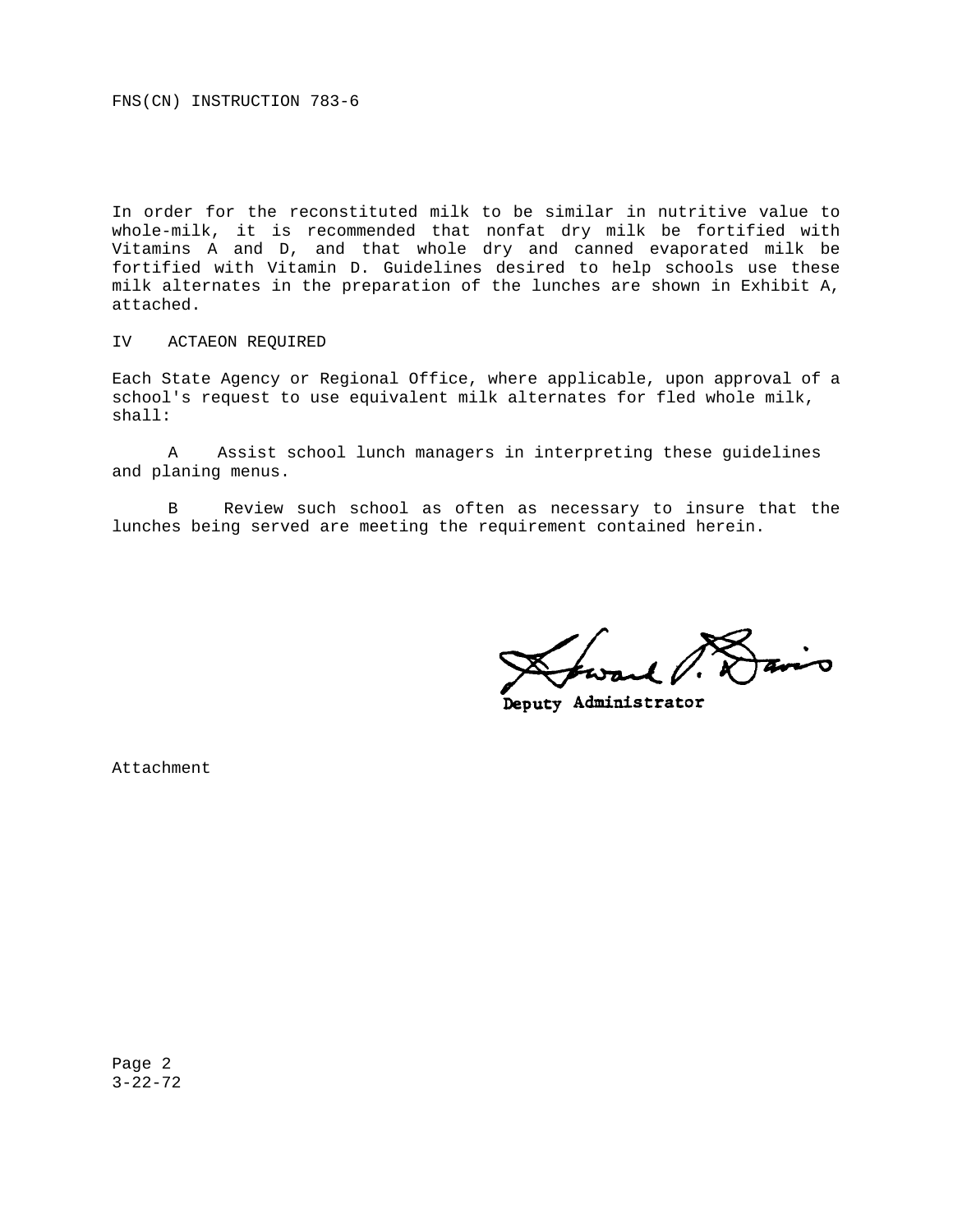# FNS(CN) INSTRUCTION 783-6 EXHIBIT A

# Guidelines for Using Nonfat Dry Milk, Whole Dry Milk and Canned Evaporated Milk When Fresh, Fluid, Whole Milk is Not Available on a Continuing Basis

The school lunch manager must carefully plan menus in order to provide the equivalent of at least 1/2-pint fluid milk per lunch. It is frequently necessary to include more than one menu item to provide the equivalent of 1/2-pint fluid, whole milk. Suggestions for menu items include hot cocoa, cream soups, custards, puddings, cream sauces, gravies, casseroles, mashed potatoes, cookies, cakes, biscuits, and breads. To increase the nutritive value of milk equivalents in a lunch, larger amounts of nonfat dry milk up to 1-1/2 times the volume or weight normally used for making fluid milk may be used in some recipes, such as baked custard, cream pudding, rice pudding, cream soups, hot cocoa, gravies, and white sauce. It is recommended that additional food be served in the lunch for extra calories when nonfat dry milk is used in place of whole milk. Desserts made with milk are a good source of extra calories.

In order for these milk alternates to be similar in vitamin content to that of whole milk, it is recommended that nonfat dry milk be fortified with Vitamins A and D and whole dry and canned evaporated milk be fortified with Vitamin D.

# Methods of Using Nonfat Dry Milk in Recipes

A Reconstitute Before Using. Reconstitute with water to replace fluid milk in recipes. Mixing methods and amounts shown in Table I may be used for reconstituting nonfat dry milk (also whole dry milk and evaporated milk) when fluid milk is needed.

 $\mathbf{B}$ Use Dry. Mix with the dry ingredients in a recipe; add the water for reconstitution to the liquid ingredients in the recipe.

# Equivalent Amounts of Whole Milk Alternates

The amounts of the milk alternates which have the equivalent amount of vitamins and minerals to 1/2-pint fluid, whole beverage milk in each lunch are as follows:

| Equivalent Amounts of Whole Milk Alternates |           |                                  |
|---------------------------------------------|-----------|----------------------------------|
|                                             |           | Amount for 1/2-Pint Eluid Milk1/ |
| Milk Alternate                              | Measure   | Weight                           |
| Nonfat Dry Milk                             |           |                                  |
| Noninstant                                  | 3 Tbsp.   | $7/8$ oz. $(0.875$ oz.)          |
|                                             | $1/3$ cup | $7/8$ oz. $(0.875$ oz.)          |
| Whole Dry Milk, Regular                     | $1/4$ cup | $1$ oz.                          |
| Evaporated Milk, Canned                     | $1/2$ cup | $4 - 1/2$ oz.                    |

1/ One-half pint equals 1 cup or 8 fluid ounces.

Page 1  $3 - 22 - 72$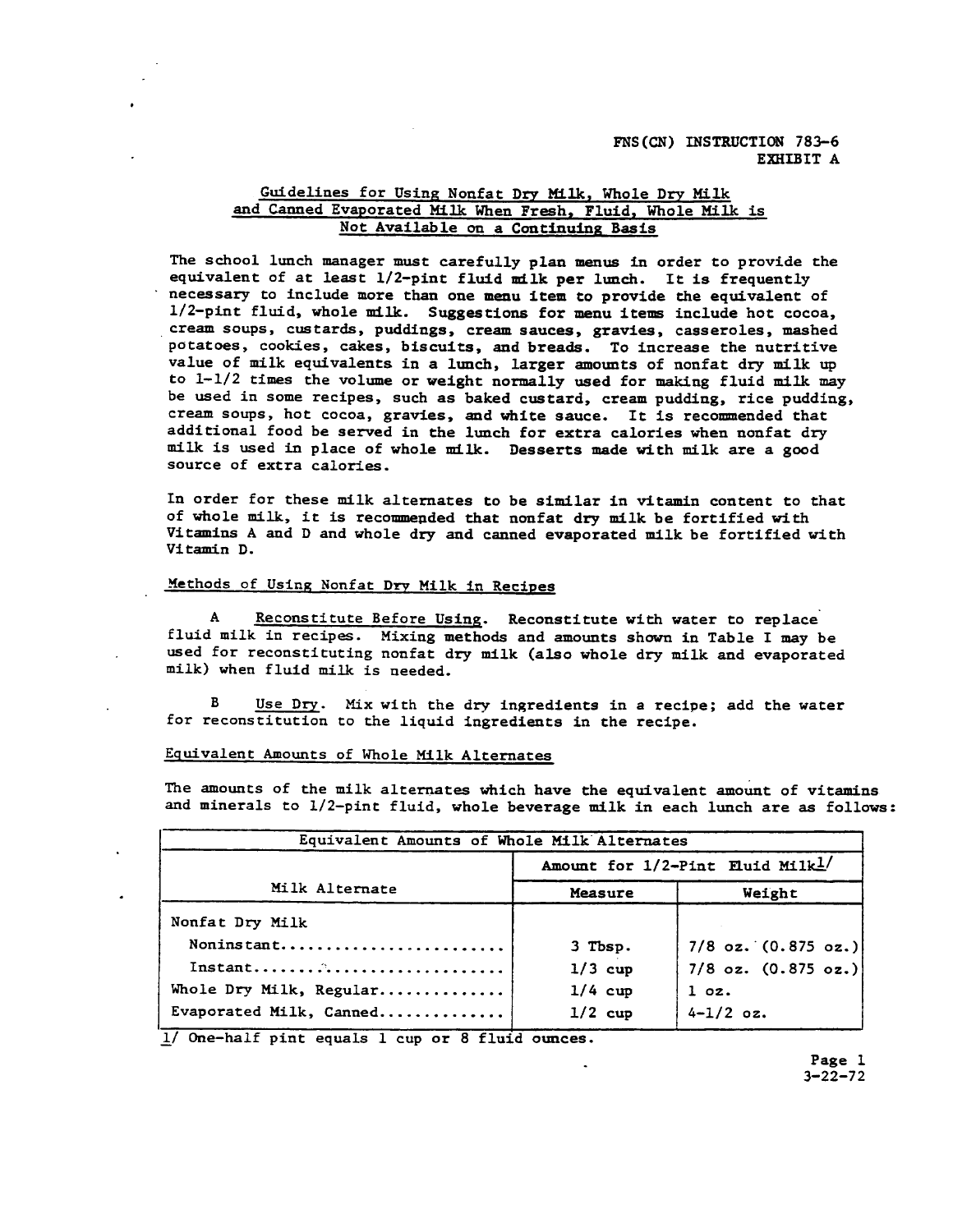# Table I

# Amounts and Mixing Methods for Reconstituting Nonfat Dry Milk,

|                                        | - 11111 11111<br>1111111 |  |
|----------------------------------------|--------------------------|--|
| $\overline{\phantom{iiiiiiiiiiiiiii}}$ |                          |  |
|                                        | j                        |  |
|                                        |                          |  |
|                                        |                          |  |
|                                        | i<br>Ī                   |  |
|                                        |                          |  |
|                                        |                          |  |
|                                        | į                        |  |
|                                        | <b>A</b><br>5<br>5<br>5  |  |
|                                        | こくらい                     |  |
| <br> <br>                              |                          |  |
|                                        |                          |  |

|                                       | 1 Quart                                      |                      | 1 Gallon                       |        |                                                                                  |
|---------------------------------------|----------------------------------------------|----------------------|--------------------------------|--------|----------------------------------------------------------------------------------|
| Ingredients                           | Measure                                      | Weight               | Measure                        | Weight | Directions                                                                       |
| Nonfat Dry Milk, Noninstant   3/4 cup |                                              | $3-1/2$ oz.          | 13 cups                        | 14 oz. | Sprinkle milk on top                                                             |
| Water                                 | $\cdots$ $\cdots$ $\cdots$ $\cdots$          | $\mathbf{I}$         | $3 - 3/4$ qt.                  | l      | of water and beat with<br>mixer, rotary beater,<br>or wire whip until<br>smooth. |
| Nonfat Dry Milk, In                   | stant 1-1/3 cups                             |                      | $3-1/2$ oz. 1 qt. 1-1/3 14 oz. |        | Mix milk and water in                                                            |
| Water                                 | $\cdots$ $\cdots$ $\cdots$ $\cdots$          | ļ                    | $3 - 3/4$ qt.<br>cups          | I      | tight lid or in a large<br>a container with a<br>pitcher.                        |
| Whole Dry Milk, Regular 1 cup         |                                              | 4-1/2 oz. 11 qt.     |                                |        | 1 lb. 2 oz. Sprinkle milk on top                                                 |
| Water                                 | $\cdots$ $\cdots$ $\cdots$ $\cdots$ $\cdots$ | ļ                    | $3 - 1/2$ qt.                  | ļ      | of water and beat with<br>mixer, rotary beater,                                  |
|                                       |                                              |                      |                                |        | or wire whip until<br>smooth.                                                    |
| anned<br>Evaporated Milk, Ca          | 2 cupa                                       | 1 lb. 2 $0z$ , 2 qt. |                                |        | 4 1b. 8 oz. Mix milk with water.                                                 |
| Water                                 | $\ldots$ 12 cups                             | $\mathbf{I}$         | 2 qt.                          | i      |                                                                                  |

# FNS (CN) INSTRUCTION 783-6<br>EXHIBIT A

 $\bar{\phantom{a}}$ 

 $\bar{z}$ 

Page 2<br>3-22-72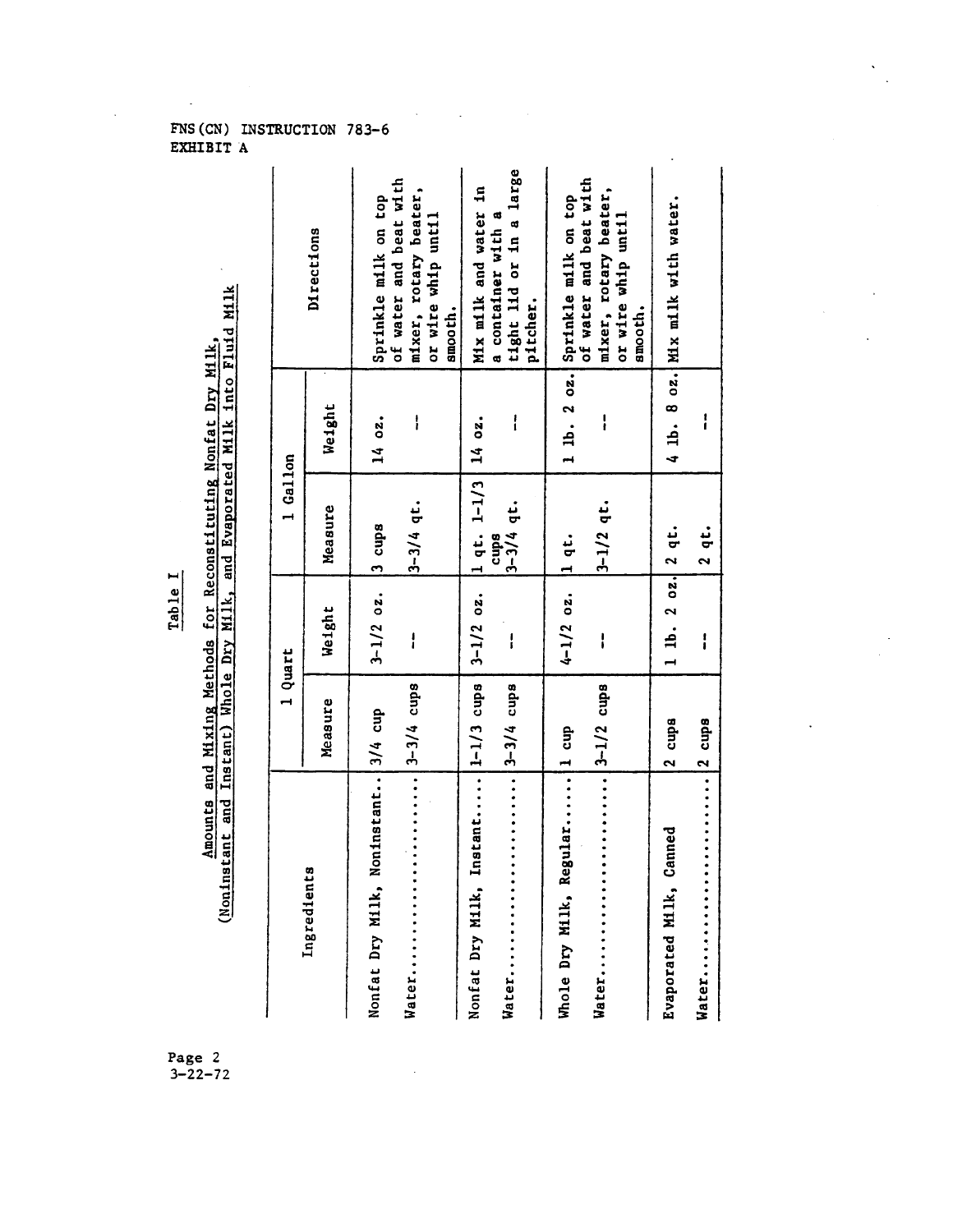FNS(CN) INSTRUCTION 783-6 **EXHIBIT A** 

# Recipes

Examples of quantity recipes that make an appreciable contribution to the milk requirement of the lunch are given in Table II. A recipe for making hot cocoa beverage is attached. Other recipes in the recipe card file, "Quantity Recipes for Type A School Lunches," PA-631 (Revised 1971), will make smaller contributions to the milk requirement of the lunch.

# Table II

 $\hat{\mathbf{r}}$ 

J

 $\ddagger$ 

# Recipes from "Quantity Recipes for Type A School Lunches," PA-631 (Revised 1971), That Make a Contribution to the<br>Milk Requirement of the Lunch

| Card Number              | Whole Fluid Milk Equivalents<br>(Approximate Ounces Per<br>Portion) |
|--------------------------|---------------------------------------------------------------------|
|                          |                                                                     |
| $C-6$                    | 2.88                                                                |
| $C - 7$                  | 3.20                                                                |
| $C - 13$                 | 3.36                                                                |
|                          |                                                                     |
| $D-18$                   | 2.56                                                                |
| $D - 19$                 | 1.60                                                                |
| $D-25$                   | 1.60                                                                |
| $D-27$                   | 2.56                                                                |
| $D - 28$                 | 3.84                                                                |
| $D - 34$                 | 2.56                                                                |
| $D - 53$                 | 2.56                                                                |
|                          |                                                                     |
| $H - 10$                 | 2.56                                                                |
|                          |                                                                     |
| $I-3$                    | 5.76                                                                |
| $I-5$                    | 2.56                                                                |
|                          |                                                                     |
| $J-9$                    | 1.39                                                                |
| $J-11$                   | 2.70                                                                |
| $J - 12$                 | 1.60                                                                |
| $J - 19$                 | 2.56                                                                |
|                          |                                                                     |
| (See Recipe<br>Attached) | 8.11                                                                |
|                          |                                                                     |

Page 3  $3 - 22 - 72$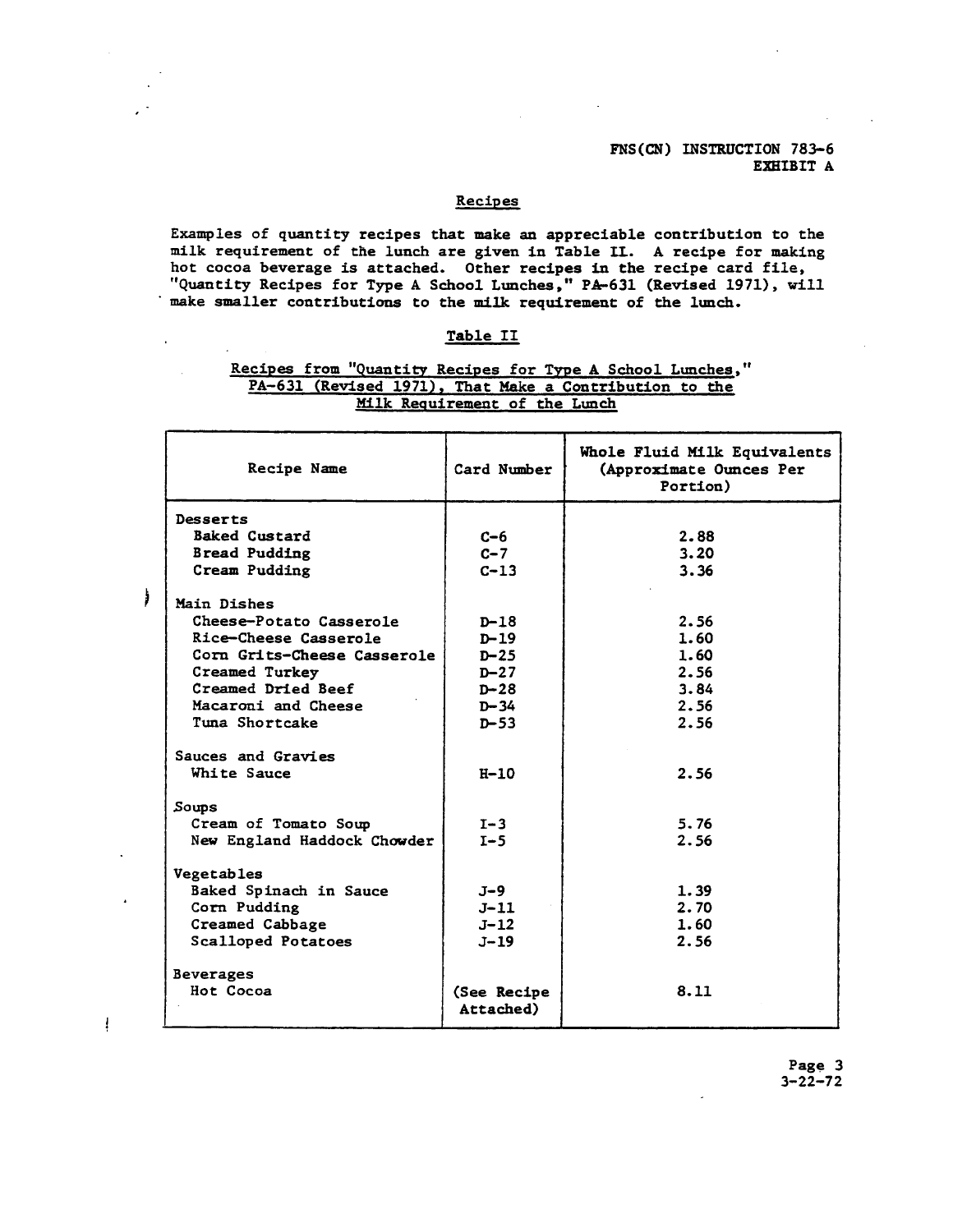FNS (CN) INSTRUCTION 783-6 EXHIBIT A

Calculating the Amount of Fluid Milk a Recipe Will Supply Per Serving

**Example:** 

## Directions:

- $\blacktriangle$ Record the amount of fluid milk specified in the recipe.
- $\mathbf{B}$ Convert quarts and gallons to cups of milk.
- $\mathbf{C}$ Multiply the number of cups by 8 (number of fluid ounces per cup) to get the total number of fluid ounces of milk in the recipe.
- D Divide the total number of fluid ounces by the number of servings in the recipe to get the number of fluid ounces of milk per serving.

Recipe for Tomato Soup (I-3) calls for  $4-1/2$  gallons of milk per 100 servings.

 $4-1/2$  gallons = 72 cups milk.

72 cups  $X$  8 fluid ounces = 576 fluid ounces.

576 fluid ounces  $\div$  100 servings = 5.76 fluid ounces milk per serving.

Calculating the Amount of Fluid Milk Equivalent Per Lunch

- A Check  $(\sqrt{\ } )$  the food components on each menu (sample shown below) that will contribute toward the milk requirement.
- $\mathbf{B}$ Indicate size of serving.
- $\mathbf{C}$ Determine the total amount of milk in each lunch as follows: $\frac{1}{2}$

Menu

### Fluid Milk Per Lunch

 $\checkmark$  Cream of Tomato Soup (I-3) 1 cup...... 5.76 fluid ounces. Grilled Ham and Cheese Sandwich Tossed Green Salad Sliced Peaches  $\checkmark$  Vanilla Cream Pudding (C-13) 1/2 cup.. 3.36 fluid ounces.

> Total Fluid Milk Equivalent...... 9.12 fluid ounces or approximately 9 fluid ounces (meets the 1 cup lunch requirement).

1/ If the total number of fluid ounces of milk per lunch contains a fraction over 1/2 ounce (equal to or greater than 0.5), round it up to the nearest ounce (Example: 7.64 ounces may be rounded up to 8 ounces).

Page '4  $3 - 22 - 72$